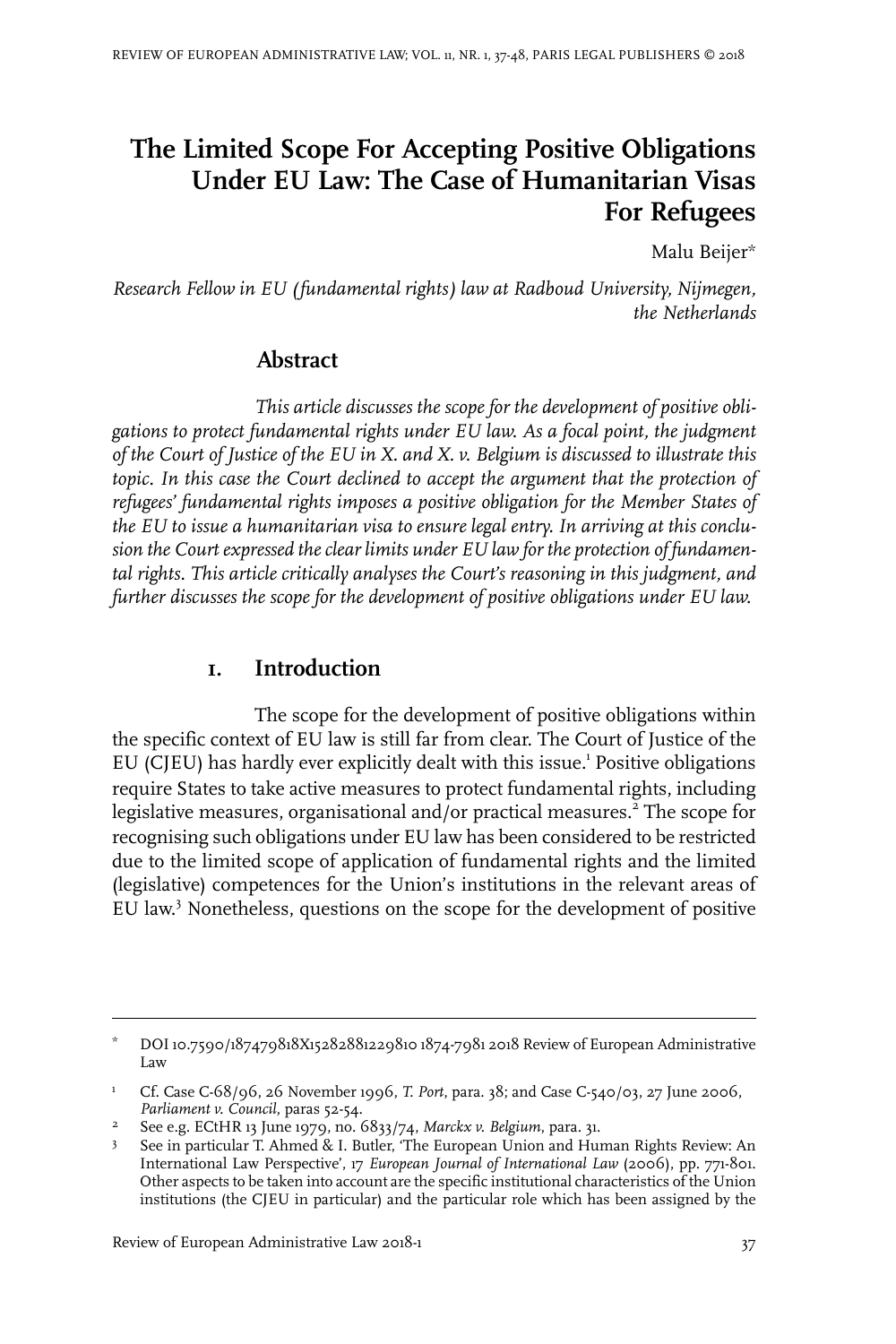obligations under EU law have been raised on different occasions.<sup>4</sup> One reason for this is the clear relevance of the case law of the European Court of Human Rights (ECtHR) to the interpretation of fundamental rights within the context of EU law. 5 Positive obligations have indeed been extensively developed in the case law of the ECtHR. $<sup>6</sup>$  However, the CJEU is to provide for the final interpre-</sup> tation of the rights laid down in the now binding Charter of Fundamental Rights of the EU (Charter) and explain the scope and the limits of fundamental rights protection within the context of EU law.

The CJEU is increasingly being asked to clarify the interpretation of fundamental rights, especially through the preliminary reference procedure which allows national courts to obtain relatively quick interpretations on fundamental rights matters of potentially great importance throughout the Member States.<sup>7</sup> Last year the Court was requested to determine whether a specific positive obligation could be recognised under EU law. In *X. and X.* the Court had to decide whether the EU Member States would need to be more proactive in protecting the fundamental rights of refugees by ensuring that they can travel legally and more safely to the EU by issuing humanitarian visas.<sup>8</sup> It was suggested by the parties and the Advocate General that the effective protection of fundamental rights of refugees would impose a positive obligation on the Member States to do so.<sup>9</sup> However, the Court reached a rather different conclusion. It found that the rights of the Charter do not apply to this situation and that there is no room to accept this suggested positive obligation on the basis of EU law.

This article aims to further analyse and discuss the Court's reasoning for declining to recognise the said positive obligation. It will rely on and refer to a previous study by this author on this topic.<sup>10</sup> Firstly, the facts and the Court's

EU to ensure protection of fundamental rights vis-à-vis the Member States and other international organisations such as the Council of Europe. See also M. Beijer's dissertation, *Limits of Fundamental Rights Protection by the EU: The Scope for the Development of Positive Obligations* (Intersentia 2017).

See e.g. C. Stubberfield, 'Lifting the Organisational Veil: Positive Obligations of the European Union Following Accession to the European Convention on Human Rights', 19 *Australian* 4 *Journal of International Law* (2012), pp. 117-142; H. Gersdorf, 'Funktionen der Gemeinschaftsgrundrechte im Lichte des Solanges II-Beschluss des Bundesverfassungsgerichts', 119 *Archiv des öffentlichen Rechts* (1994), pp. 400-426; and B. de Witte, 'The Past and the Future Role of the European Court of Justice in the Protection of Human Rights', in: P. Alston (ed.), *The EU and Human Rights* (Oxford: Oxford University Press), p. 882.

Cf. Article 6(2)-(3) of the Treaty on European Union (TEU), and Article 52(3) of the Charter. 5

For a recent overview and a critical analysis of this case law, see L. Lavrysen, *Human Rights in a Positive State: Rethinking the Relationship between Positive and Negative Obligations under the European Convention on Human Rights* (Cambridge:Intersentia 2016). 6

For statistics, see European Commission, Staff Working Document on the Application of the EU Charter of Fundamental Rights in 2017, SWD (2018), 304 final, pp. 7-8. 7

Case C-638/16, 7 March 2017, *X. and X. v. Belgium*. 8

Opinion of Advocate-General Mengozzi to Case C-638/16, 7 February 2017, para. 3.

<sup>&</sup>lt;sup>10</sup> Beijer 2017 (see note 3).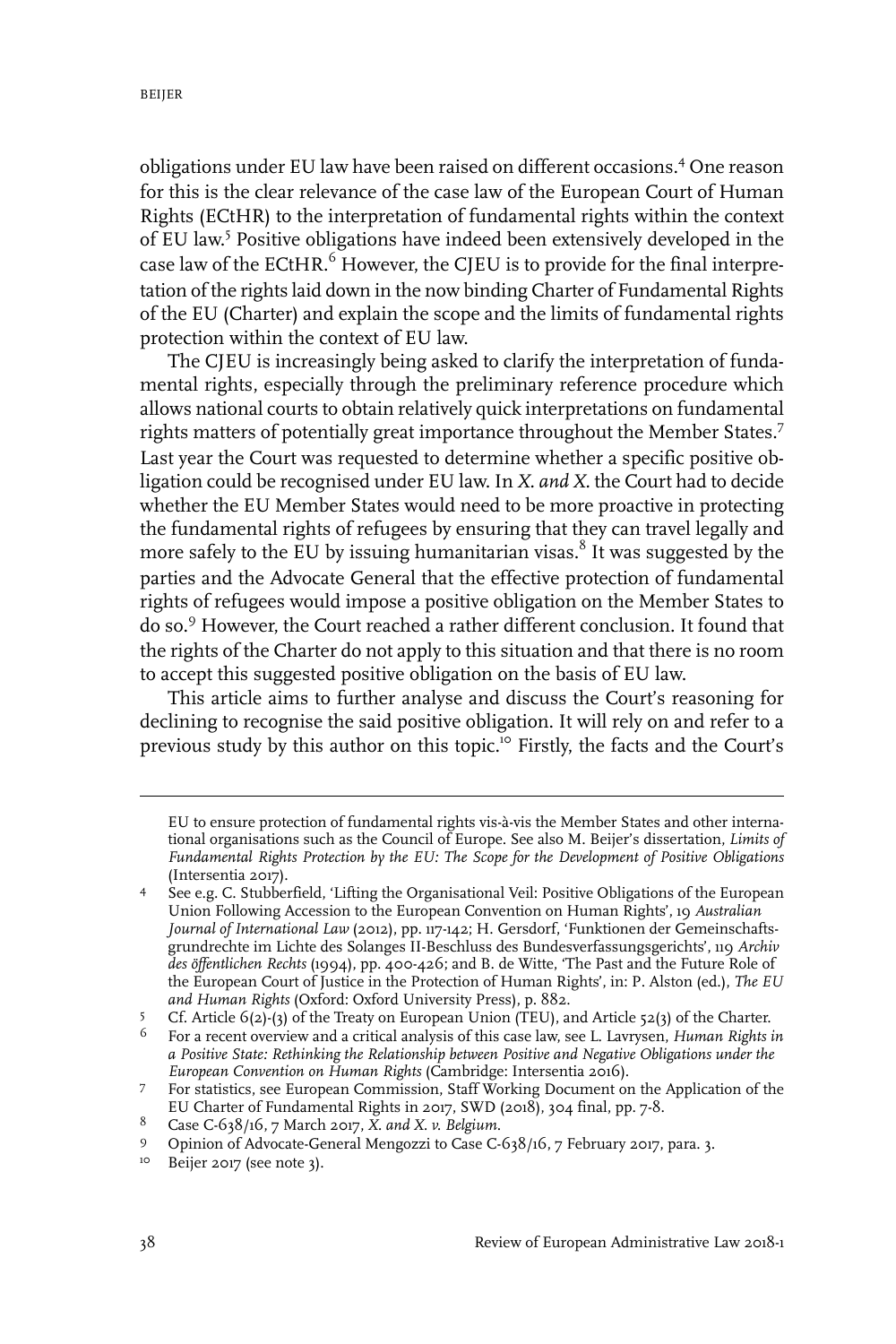reasoning in *X. and X.* are presented in section 2. The main parameters for determining the scope for recognising positive obligations under EU law are set out in section 3. Looking at the judgment of *X. and X.*, it is established that the Court only ascertained whether a positive obligation could be recognised on the basis of the limited scope of application of the Charter and the horizontal division of competences between the Court and the political institutions. The Court did not address the question of whether the said positive obligations can be recognised under (international) human rights law. It is argued that the Court thereby overlooked a vital point. Looking at the hard line of criticism that the Court has received for this particular judgment, this article provides recommendations as to how the Court could deal with future cases on positive obligations in a different way at the end in section 4.

#### **2. Case of** *X. and X. v. Belgium***: Facts, Preliminary Questions and the Court's Answer**

Under the Common European Asylum System, comprehensive procedural standards, as well as material standards, have been established to secure the right of refugees to asylum. However, refugees still must often follow illegal routes and sometimes risk their lives to be able to apply for asylum in one of the EU Member States. This contentious issue lies at the heart of *X. and X*. This case concerns a couple and their three young children, all Syrian nationals who resided in Aleppo. They applied for a visa at the Belgian embassy in Beirut, Lebanon. They asked in particular for a visa with limited territorial validity on humanitarian grounds which can be issued by the Member States on the basis of the Visa Code.<sup>11</sup> The applicants wanted to leave the besieged city of Aleppo and legally enter the territory of Belgium to apply for asylum there. The Belgian authorities refused to issue the visas because of their clearintention to overstay the period for which the visas would be issued. The authorities further stated that diplomatic posts are not the appropriate place to apply for asylum. Under Article 3 of the European Convention on Human Rights (ECHR) there is no obligation for States to admit 'victims of a catastrophic situation' to their territory. <sup>12</sup> The applicants challenged this decision. The Belgian court, which was asked to decide on the lawfulness of that decision, referred questions for a preliminary ruling to the CJEU on the interpretation of the Visa Code. It asked how the specific provisions in the Visa Code were to be interpreted in light of the prohibition of inhuman and degrading treatment and the right to asylum

<sup>&</sup>lt;sup>11</sup> Article 25 of Regulation No. 810/2009/EC of the European Parliament and of the Council of 13 July 2009 establishing a Community Code on Visas (Visa Code) [*OJ* 2009, L 243/1].

<sup>&</sup>lt;sup>12</sup> Case C-638/16, para. 21.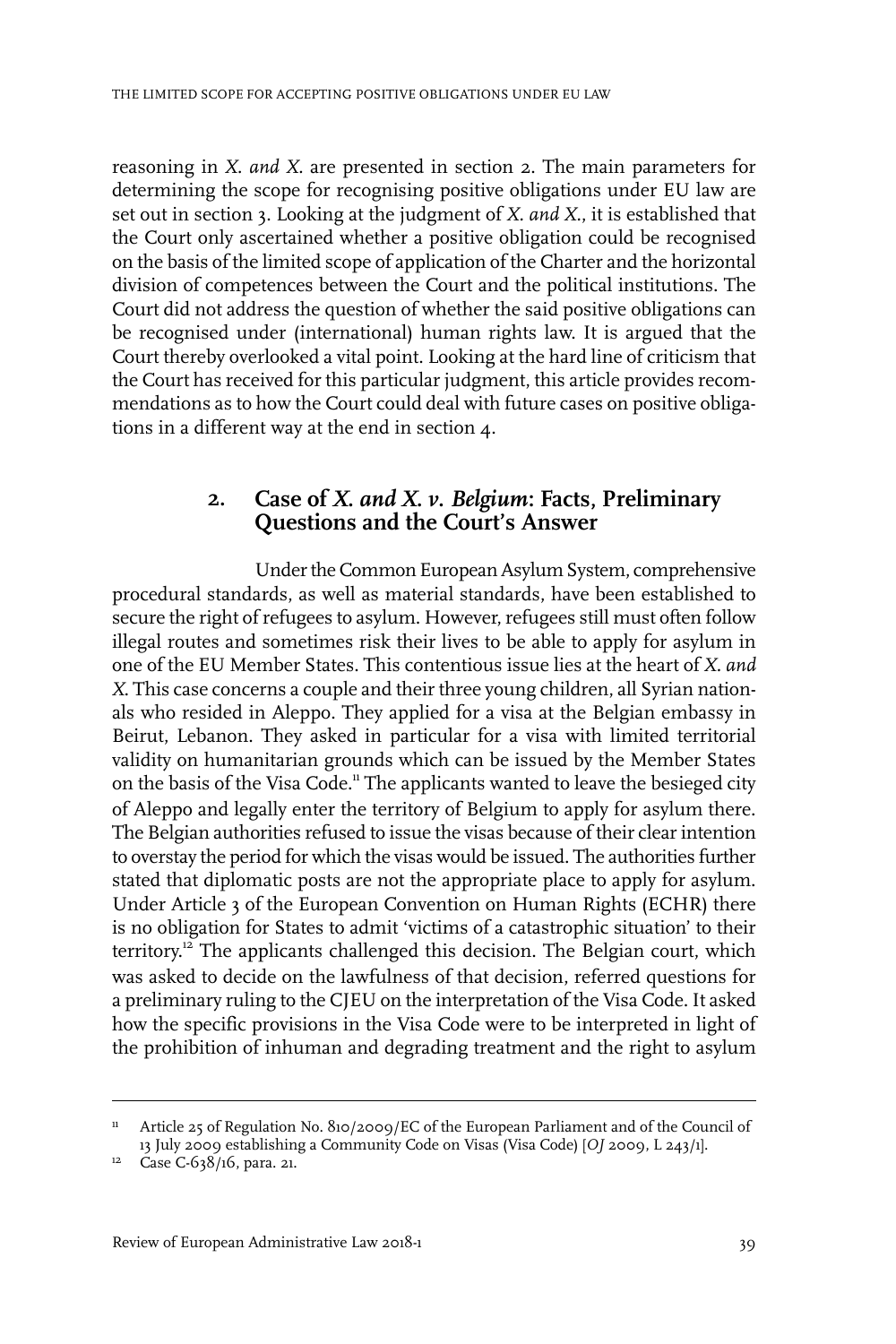laid down in Articles 4 and 18 of the Charter. The Belgian court expressed its doubts about whether a positive obligation to grant such visas could be, *inter* alia, deduced from relevant provisions of the ECHR.<sup>13</sup>

The CJEU answered the preliminary questions in a rather brief fashion. In its judgment, it emphasised that the applicants were not simply asking for a temporary humanitarian visa; they were essentially applying for asylum.<sup>14</sup> They wanted to reside for a period longer than ninety days and, according to the Court, such applications fall outside the scope of the Visa Code. Therefore the Charter provisions do not need to be applied.<sup>15</sup> Furthermore, the Court added that the particular issue raised in this case has not yet been regulated by any act of the EU legislature. Thus, if a different conclusion would be reached, the general structure of the system established by the Dublin Regulation would be undermined.<sup>16</sup> It would mean that Member States would have to allow individuals to apply for international protection at the representations of the Member States within the territory of a third country, whereas the competence of the Union to regulate procedures of international protection under Article 78 of the Treaty on the Functioning of the EU (TFEU) does not extend to such situations. In conclusion, the Court held that the Belgian court was wrong to consider the visas as short-term visas which are regulated by the Visa Code.

## **3. Right or Wrong Considerations?**

Many commentators have been disappointed with the outcome that was reached in this case.<sup>17</sup> They had hoped that the Court would have held the Member States accountable for their inactions under EU law.<sup>18</sup> The Court's

<sup>&</sup>lt;sup>13</sup> The Belgian court also asked the CJEU whether the links between the applicants and the Member State, such as family connections, host families, guarantors and sponsors, had to be taken into account.

<sup>&</sup>lt;sup>14</sup> Case C-638/16, para. 42.

<sup>&</sup>lt;sup>15</sup> Case C-638/16, paras 44-45.

 $^{16}$  Under the Dublin Regulation, Member States of first arrival need to deal with the applications of the asylum seekers, and other Member States need to send asylum seekers to such Member States of first arrival. See Regulation No. 604/2013 of the European Parliament and of the Council of 26 June 2013 establishing the criteria and mechanisms for determining the Member State responsible for examining an application for international protection lodged in one of the Member States by a first third country national or stateless person [*OJ* 2013, L 180/31).

<sup>&</sup>lt;sup>17</sup> The judgment was quickly discussed on many blogposts. See e.g. 'EU Court leaves the granting of humanitarian visas with Member States' on https://www.ecre.org, 7 March 2017; and M. Zoeteweij-Turhan & S. Progin-Theuerkauf, 'CJEU Case C-638/16, X and X, Dashed Hopes for a Legal Pathway to Europe', 10 March 2017 on europeanlawblog.eu; and H. de Vylder, 'X and X v. Belgium: A Missed Opportunity for the CJEU to Rule on The State's Obligations to Issue Humanitarian Visa for Those in Need of Protection', 14 April 2017 on strasbourgobservers.com.

 $^{18}$  See on this topic U.I. Jensen, 'Humanitarian Visa: Option or obligation?', October 2014, CEPS Paper in Liberty and Security in Europe No. 68.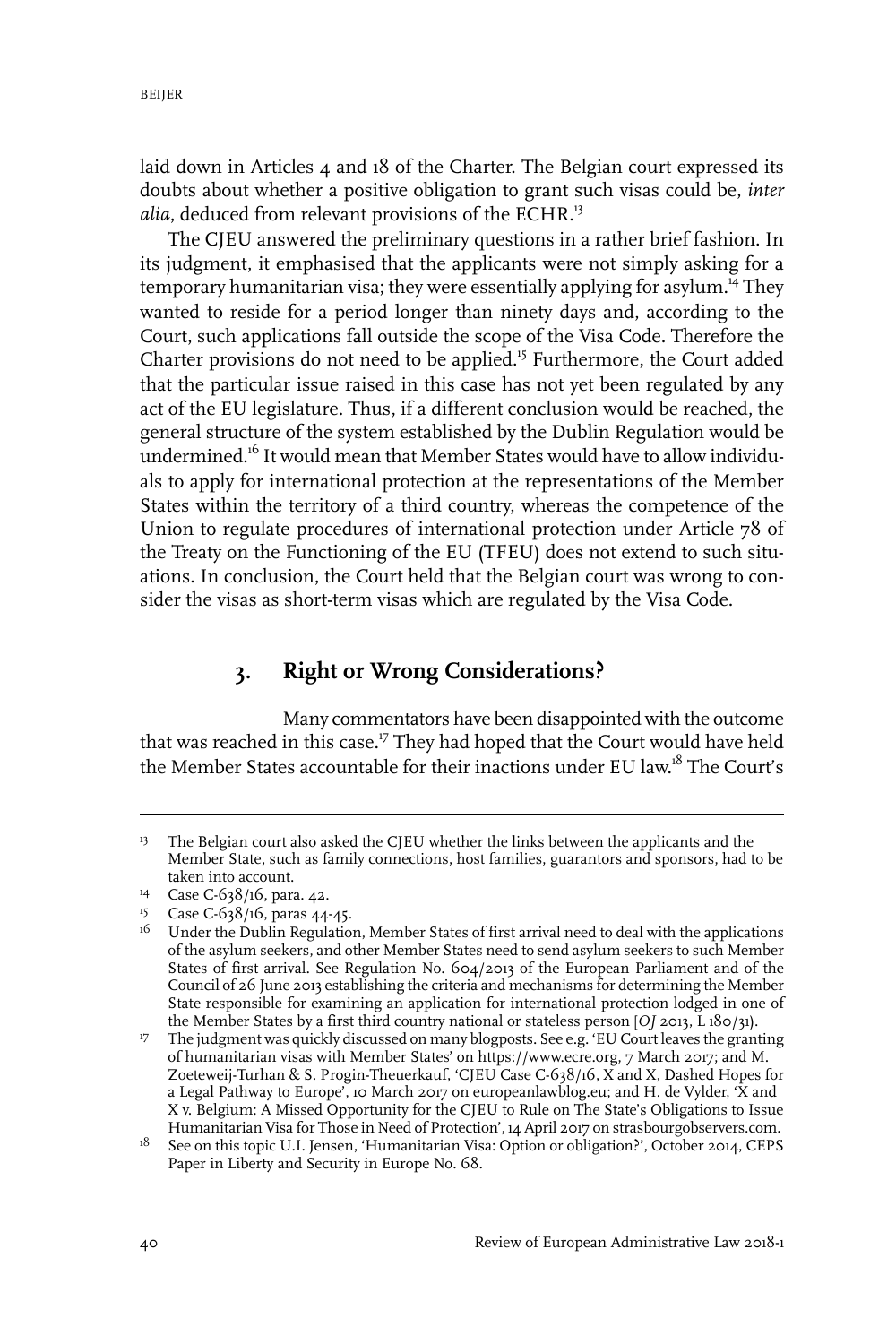conclusions are inconsistent with the Opinion of the Advocate General's reasoning on this case as well. The Advocate General had concluded that the family's situation did fall within the scope of the Charter and the prohibition of torture and inhuman and degrading treatment, as laid down in the Charter, imposed a positive obligation on the Member States to issue visas with limited territorial validity to the family. <sup>19</sup> The Court did not, however, pay attention to any of the fundamental rights arguments which were provided for in the Opinion of the Advocate General on this case.

The following section aims to analyse the Court's approach to *X. and X.*, and thereby discusses whether the Court used the right or wrong considerations in reaching what some consider a disappointing outcome of this case. The Court specifically addressed the issue of the limited scope of application of fundamental rights under EU law and the limited competences of the Union to act, as well as the specific horizontal division of competences between the Court and the Union institutions. These points, as well as the point overlooked by the Court – whether the claimed positive obligation can be established on the basis of (EU) fundamental rights law – are discussed hereafter.

> 3.1. The Limited Scope of Application and the Limited Competences of the Union to Act to Protect Fundamental Rights Under EU Law

In its judgment on *X. and X.*, the Court mainly focused on answering the preliminary question of whether the claimed protection falls within the scope of application of EU law. In this particular case, another directly relevant question is whether there is a competence for the Union to take any actions in this field. This is explained further below.<sup>20</sup> Both questions are fundamental for determining whether a positive obligation can be recognised under EU law.<sup>21</sup>

At first sight, the Court seems to provide some convincing reasons for its decision to exclude the situation of the case from the scope of application of the Charter.<sup>22</sup> The applicants were not really seeking to obtain visas with a limited duration of ninety days. They wanted to apply for asylum in Belgium and obtain a more permanent right of residence. The Visa Code only establishes

<sup>&</sup>lt;sup>19</sup> Opinion of Advocate-General Mengozzi to Case C-638/16, para. 3.

<sup>&</sup>lt;sup>20</sup> Essentially, since positive obligations require *actions* to be taken by public authorities, the question of whether the EU has a competence to take such actions becomes relevant. After all, Article 5(2) of the TFEU determines that the EU can only act within the limits of the competences which have been conferred to it by the Member States to achieve its objectives.

<sup>&</sup>lt;sup>21</sup> See further Beijer 2017 (note 3), Chapters  $8$  and 9.

 $22$  The provisions of the Charter are addressed to the Member States when they are 'implementing Union law', according to Article 51(1) of the Charter.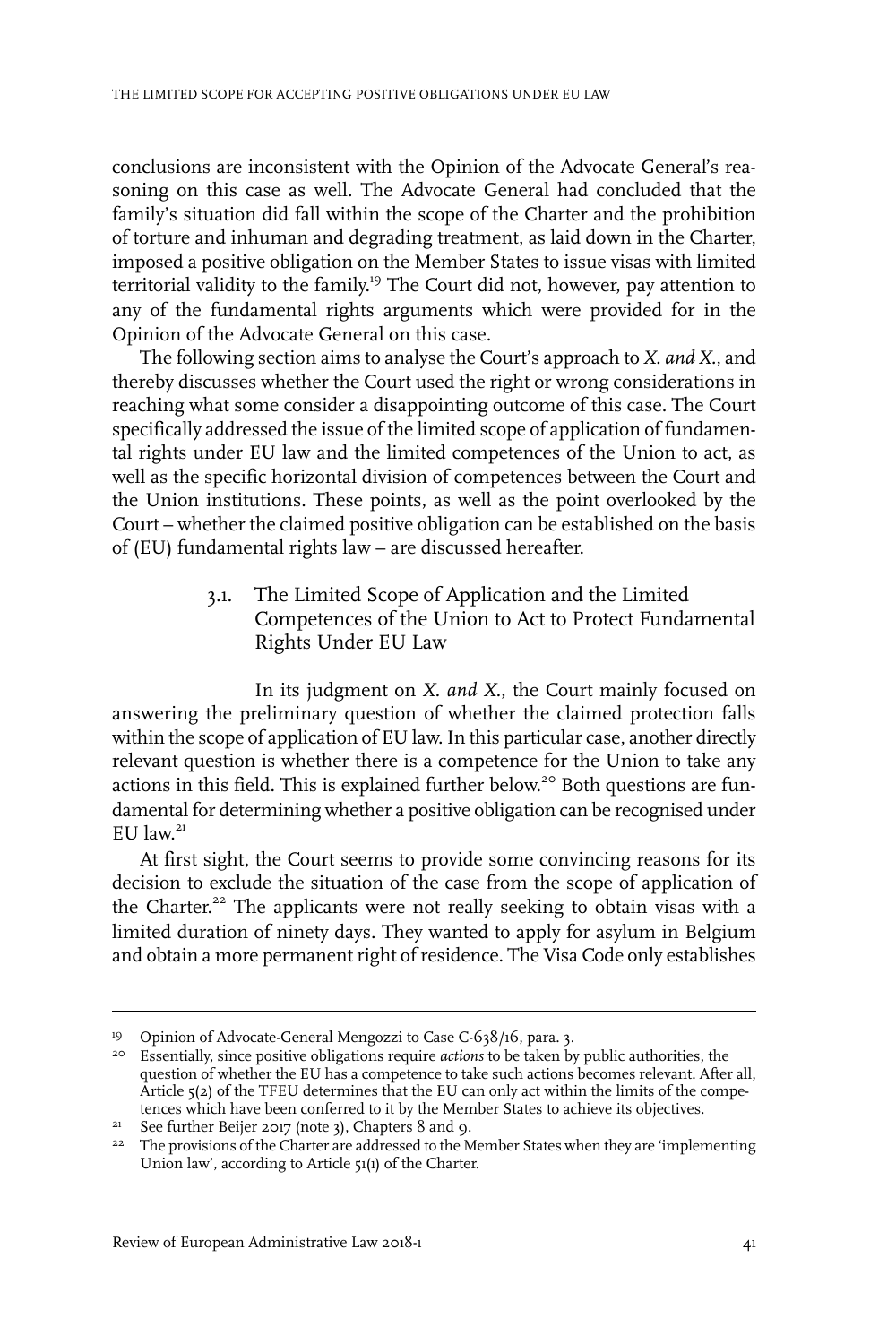uniform rules for a visa with a short duration (with a maximum of three months) and therefore does not apply to this situation.<sup>23</sup>

In its judgment, the Court did not first set out orreferto the main principles in order to determine when the fundamental rights laid down in the Charter are applicable. The Court has previously established that the fundamental rights of the Charter must be complied with when 'national legislation falls within the scope of European Union law'.<sup>24</sup> This encompasses a quite broad scope of application of the Charter's rights.<sup>25</sup> Taking this into account, it could be convincingly argued that the situation in *X. and X.* does fall within the scope of application of the Charter. The Belgian authorities had directly based their decision to refuse the visas on one of the grounds for refusal listed exhaustively under the Visa Code.<sup>26</sup> The Visa Code indeed contains a clear obligation on the Member States to refuse a visa if there are reasonable doubts as to, *inter alia*, the intention of the applicant to leave the territory of the Member States before the expiry of the visa for which they applied.<sup>27</sup> The Belgian authorities had used this particular ground for its refusal and also notified the applicants thereof by using the standard form that is expressly to be used on the basis of the Visa Code.<sup>28</sup> Judging by these actions, the Belgian authorities clearly seemed to be acting as the so-called 'agents of EU law', which would mean that they were bound to protect the rights laid down in the Charter. The Advocate General and many commentators on this judgment have similarly argued that the Court should have established that the situation of *X. and X.* falls within the scope of application of the Charter.<sup>29</sup>

In accommodating any positive obligation under EU law, it is also relevant, however, to determine what kind of competence a Member State exercises under EU law when it acts within the scope of application of the Charter. For the most part, the Visa Code exhaustively regulates the procedures which Member States must follow regarding the applications for short-term visas. It specifically

<sup>&</sup>lt;sup>23</sup> See Article 1(1) of the Visa Code.

Case C-617/10, 26 February 2013, *Åkerberg Fransson*, para. 21. See also Case C-206/13, 6 March 24 2014, *Siragusa*, para. 20.

<sup>&</sup>lt;sup>25</sup> See further on this issue D. Sarmiento, 'Who's afraid of the Charter? The Court of Justice, National Courts and the New Framework of Fundamental Rights Protection in Europe', 50 *Common Market Law Review* (2013), pp. 1267-1304.

<sup>&</sup>lt;sup>26</sup> This was noted in the Opinion of Advocate General Mengozzi to Case C-638/16, para. 49.

<sup>&</sup>lt;sup>27</sup> Article 32(1)(b) of the Visa Code.

 $28$  See Article 32(3) and Annex VI of the Visa Code.

<sup>&</sup>lt;sup>29</sup> See the Opinion of Advocate General Mengozzi to Case C-638/16, paras 43-70; and see J. de Coninck and M. Chamon, 'Geen recht op tijdelijke visums voor Syrische vluchtelingen' [No right to temporary visas for Syrian refugees], *SEW* 2017, pp. 382-387. A different issue not discussed in this article is whether the Charter would territorially apply in this case since applications were lodged outside the territory of the Union. The Advocate General had argued that unlike the applicability of the ECHR, the applicability of the Charter is not conditional on a territorial criterion. See paras 89-99.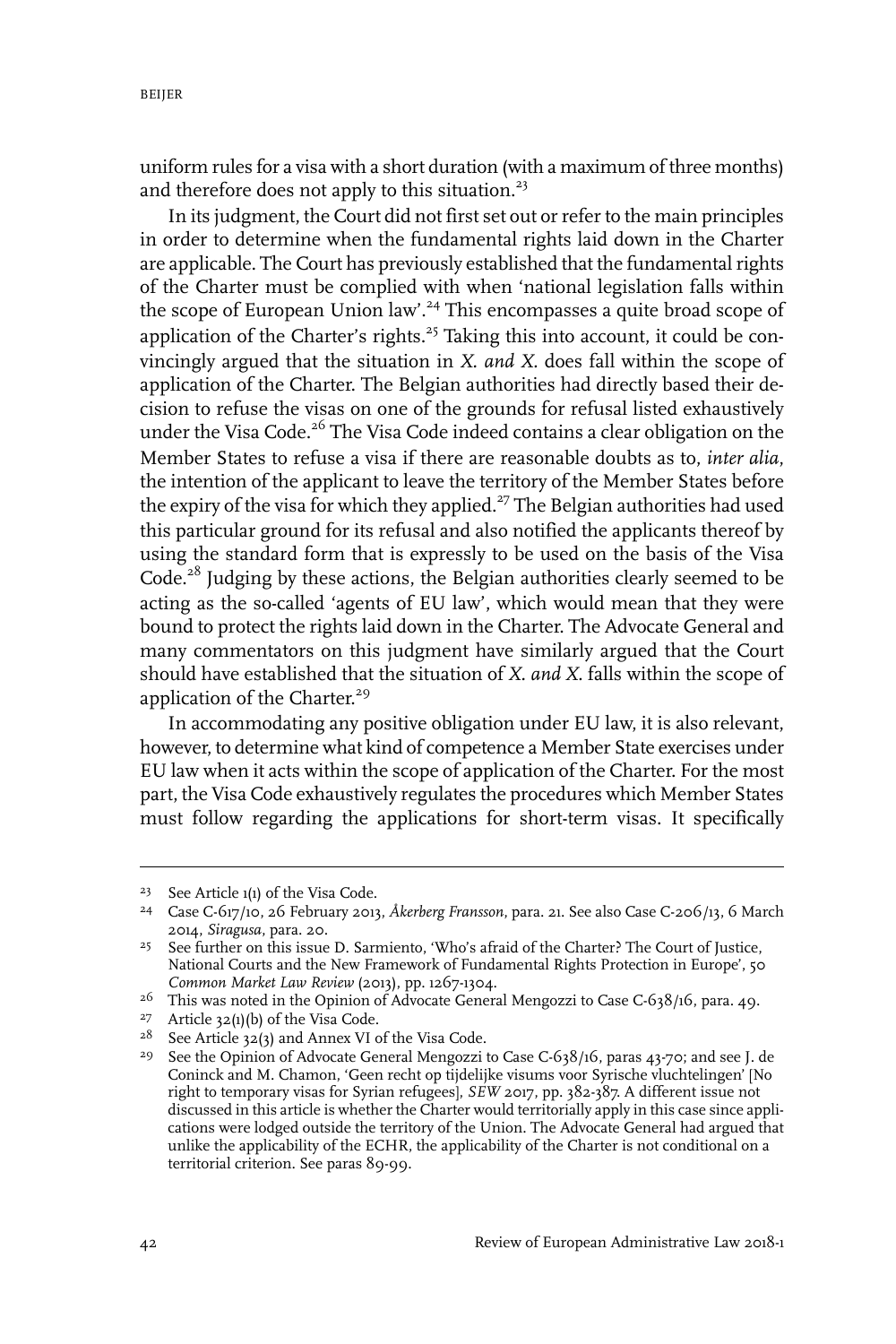provides that Member States shall exceptionally issue a visa with limited territorial validity on the basis of humanitarian grounds because of reasons of national interest or international obligations.<sup>30</sup> By referring to 'reasons of national interest or of international obligations', the EU legislature expresses that this matter is not exhaustively regulated under EU law. The Visa Code does not specifically harmonise the substantive matters of humanitarian situations. The Court has accepted in other cases that Member States may still enjoy sovereign powers under EU law, even when there are clear substantive connections to certain EU Directives or Regulations.<sup>31</sup> In its case law on the applicability of the Charter, the Court has also held that Member States may still apply national fundamental rights standards as long as the primacy, unity and effectiveness of EU law are thereby not compromised.<sup>32</sup>

By expressing those or similar considerations in its judgment on *X. and X.*, the Court could have thus decided differently and stress the discretionary powers of the Member States in the exercise of EU law. A clear substantive obligation with which Member States would need to comply is not provided for in the Visa Code. Whether a specific obligation can be deduced from provisions of the Charter or from international law instruments is a different question that remains to be answered (see section 3.3).

> 3.2. The Division of Competences Between the Court and the Union Institutions

In its judgment on *X. and X.*, the Court further focused on the legislative prerogative of the Union's institutions. It did so by pointing out that the EU legislature has not yet adopted any measure on the basis of Article 79(2)(a) of the TFEU regarding residence and visas on humanitarian grounds. This provision contains the legal basis for acts to be adopted regarding the conditions governing the issuing of long-term visas and residence permits to third country nationals. As with any potential extensive interpretation of EU law by the Court, tension will arise in relation to the political institutions of the EU. Recognising a positive obligation under EU law might indeed lead to that.<sup>33</sup> The horizontal division of power between the Court and political institutions forms a legitimate consideration to take into account for the Court in determining whether it can recognise a positive obligation. In this case, the issue at stake has clear political, economic and social implications and may be addressed

 $30$  Article 25(1)(a) of the Visa Code.

<sup>&</sup>lt;sup>31</sup> See Case C-333/13, 11 November 2014, *Dano*, paras 87-91; and Joined Cases C-446/12 and C-449/12, 16 April 2015, *Willems and Others*, para. 47.

Joined Cases C-411/10 and C-493/10, 21 December 2011, *N.S. and Others*, paras 65 and 68; and 32 Case C-399/11, 26 February 2013, *Melloni*, para. 60.

See Beijer 2017 (note 3), pp. 151-156. <sup>33</sup>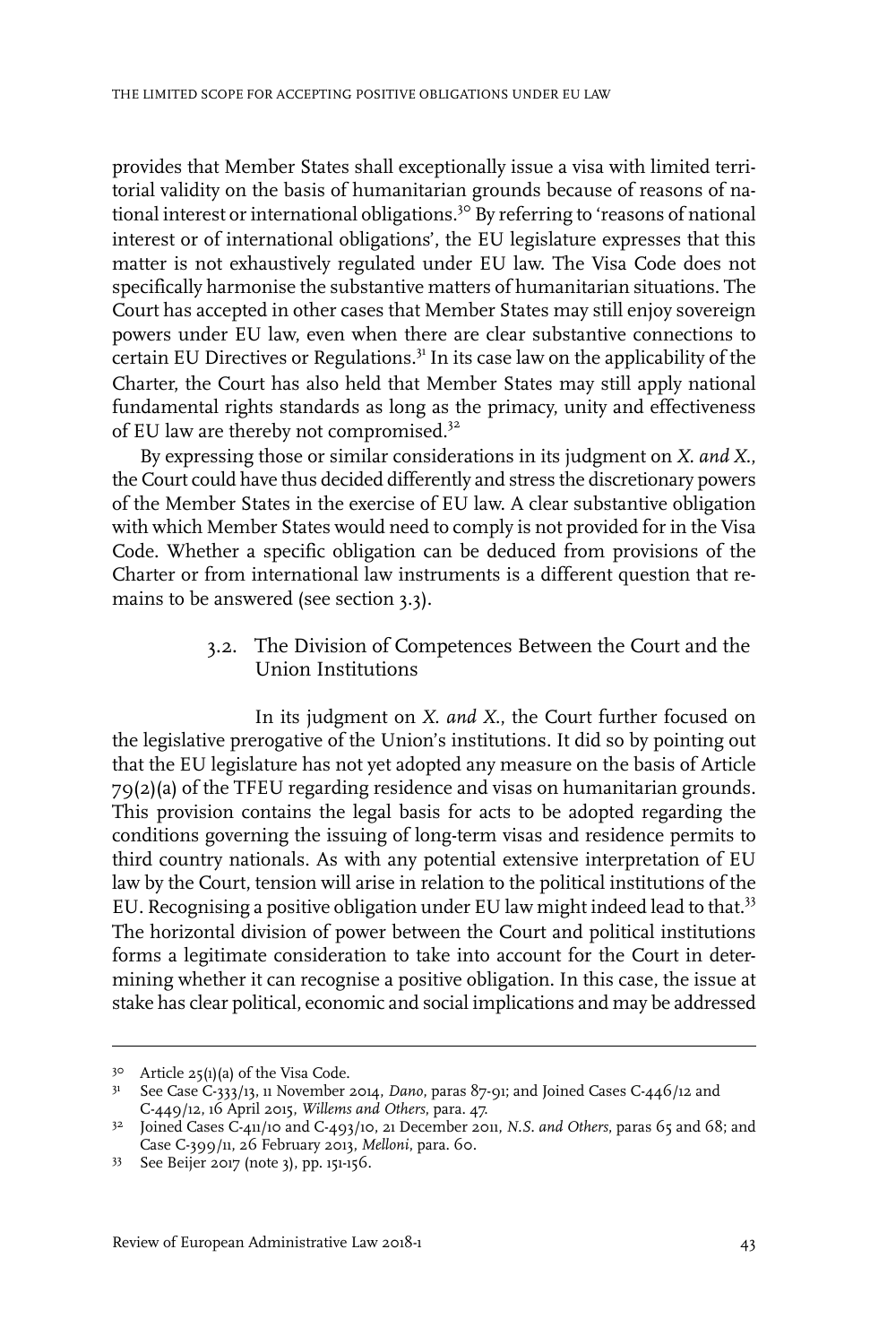better by political institutions. The Court has expressed on various occasions the discretionary powers of the political institutions on political, economic, social and technical questions in its case law as well.<sup>34</sup>

That said, the Court has also on various occasions decided to fill certain gaps left by the EU legislature. For example, the Court has been willing to establish several procedural standards on the basis of fundamental rights considerations.<sup>35</sup> Specifically in the area of asylum law, the Court has further recognised in *Abdida* that Member States have to make provision for the basic needs of a third country national who suffers from a particularly serious illness while awaiting the appeal of a transfer decision.<sup>36</sup> The effective protection of the principle of non-refoulement and the right to effective judicial protection required that such basic needs must be provided. The EU legislature had not addressed that very specific matter.

It may thus be expected, in some cases, that the Court would be willing to formulate certain positive obligations. However, most probably, such obligations would have to bear significantly less political implications than the one at issue in *X. and X*. The Visa Code is far from clear on which obligations the Member States must fulfil with respect to humanitarian situations, as has already been explained above.<sup>37</sup> The Court was asked to formulate a positive obligation which did not find a strong basis in secondary EU legislation. The positive obligation would therefore acquire an 'autonomous nature', while most positive obligations in its case law are of a procedural and either a supportive nature or intrinsic nature, meaning that such positive obligations have a relatively clear basis in the obligations already laid down in EU secondary legislation or in the relevant provision of the Charter itself.<sup>38</sup> Autonomous positive obligations are, however, much more difficult for the Court to define due to the division of competences between the Union's political institutions.

Cf. e.g. Case C-356/12, 22 May 2014, *Glatzel*, paras 52 and 64; and Case C-491/01, 10 December 34 2002, *British American Tobacco Investments and Imperial Tobacco*, para. 123.

For various examples see Beijer 2017 (note 3), pp. 270-271. <sup>35</sup>

Case C-562/13, 18 December 2014, *Abdida*, paras 59-62. See more on this case and for other examples M. Beijer, 'Active Guidance of Fundamental Rights Protection by the Court of Justice 36 of the European Union: Exploring the Possibilities of a Positive Obligations Doctrine', 2 *Review of European Administrative Law* (2015), pp. 127-150.

 $37$  See Article 13 of Directive 2008/115/EC of 16 December 2008 on common standards and procedures in Member States for returning illegally staying third country nationals [*OJ* 2008, L 348/98].

<sup>&</sup>lt;sup>38</sup> A typology of autonomous and intrinsic and supportive, as well as other types of positive obligations has been developed by Van Kempen, see P.H.P.H.M.C. van Kempen, *Repressie door mensenrechten: over positieve verplichtingen tot aanwending van strafrecht ter bescherming van fundamentele rechten* [Repression by human rights: on positive obligations to apply criminal law to ensure fundamental rights] (Nijmegen: Wolf Legal Publishers 2008).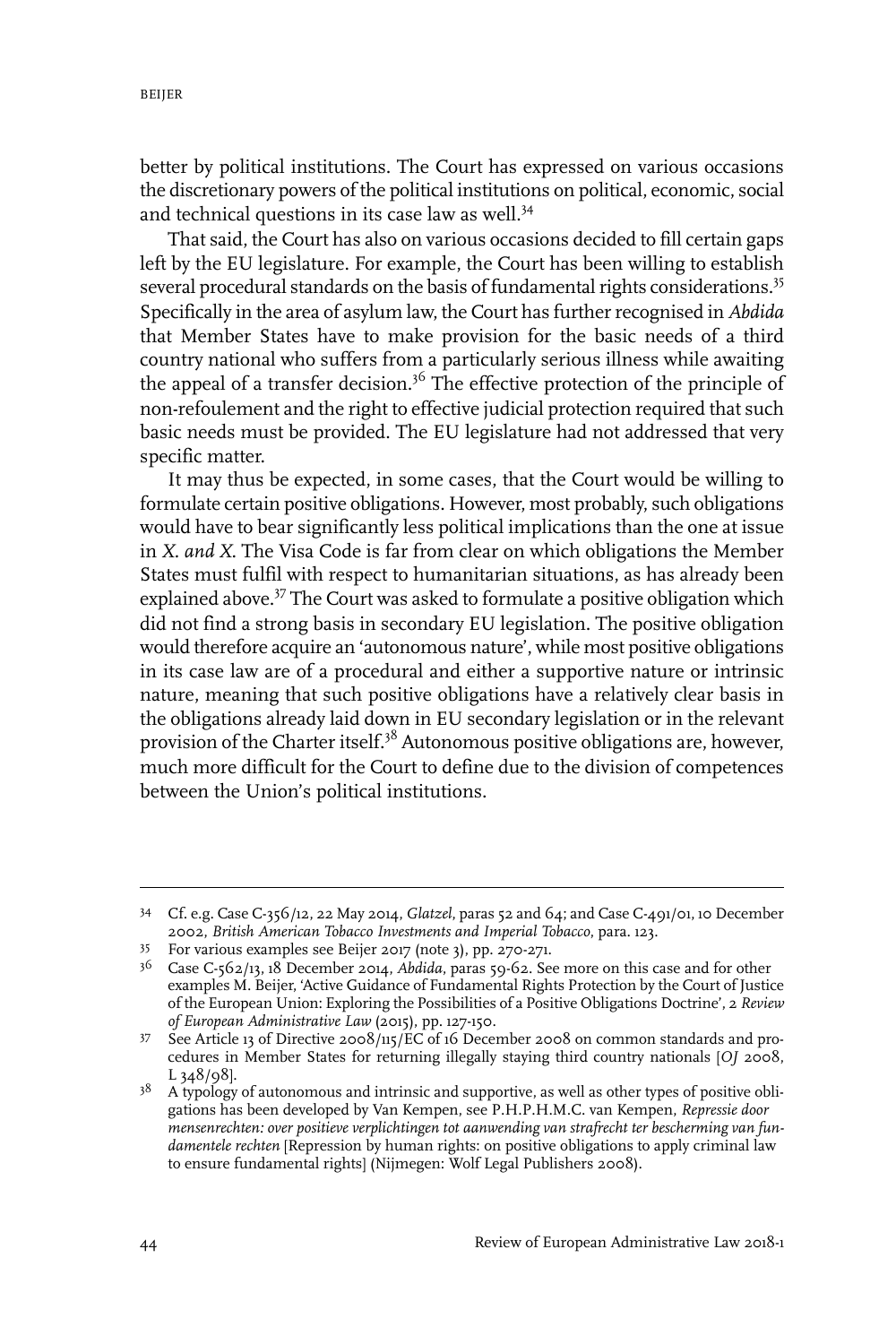#### 3.3. Further Reflections: The Establishment of the Existence of a Positive Obligation

In its judgment, the Court did not examine whether (international) human rights law recognises a positive obligation of States to take further actions in order to protect the rights of refugees. It is argued here, that the Court overlooked an important argument in its judgment. To determine whether there is scope for recognising certain positive obligations under EU law, it is also necessary to have clarity over the actual content of the obligation at stake and the type of measures that would be required to fulfil such an obligation.

In *X. and X.*, the applicants asked of, as phrased by the Advocate General, '(…) a legal access route to the right to international protection on the territory of the Member States (…)'.<sup>39</sup> The positive obligation would thus entail measures to regulate the entry of refugees into the territory of the Member State. It would include a specific remedy, accessible in the third country, that has the potential for refugees to secure legal access to one of the Member States in the EU. Such remedies are not yet available in the Member States in the sense that the positive obligation would warrant changes to the Member States' policies and organisational structures in order to allow refugees in third countries to lodge applications for asylum there. It would clearly require the Member States to take further measures to ensure the protection of the fundamental rights of refugees.<sup>40</sup>

The Advocate General finds a basis for this kind of positive obligation in Article 4 of the Charter under certain conditions, namely '(…) when there are substantial grounds to believe that the refusal to issue the visa will have the direct consequence of exposing persons seeking international protection to torture or inhuman and degrading treatment (...)'.<sup>41</sup> The conditions seemed to be fulfilled in *X. and X.*, as the applicants were residing in war-torn Syria. The Advocate General pointed out the particularly grave circumstances faced by residents of that country, which seem to justify the conclusion that a positive obligation for the Member States to ensure legal entry in this case would exist.

The prohibition of torture and inhuman and degrading treatment, along with the right to life, may provide a strong basis to recognise positive obligations, arguably because of their absolute nature.<sup>42</sup> States cannot justify the limitations

<sup>&</sup>lt;sup>39</sup> Opinion of Advocate-General Mengozzi to Case C-638/16, para. 6 and, continuing in para. 9 'that legal access route already exists, namely that of Article 25(1)(a) of the Visa Code'.

<sup>&</sup>lt;sup>40</sup> This positive obligation is thus also closely linked to the negative obligation for the protection of fundamental rights. Distinguishing between a negative and positive obligation may not be very easy. The case law of the ECtHR has indeed been criticised for that reason, see D. Xenos, *The Positive Obligations of the State under the European Convention of Human Rights* (London: Routledge 2012), pp.  $69$  ff.

<sup>41</sup> Opinion of Advocate-General Mengozzi to Case C-638/16, para. 3.

<sup>&</sup>lt;sup>42</sup> The absolute nature of this fundamental right has also been recognised by the Court, see e.g. Case C-578/16, 16 February 2017, *C.K. and Others*, para. 59. Further fundamental rights provisions that were relevant to this case were Article 1 (human dignity), Article 2 (the right to life), Article 18 (the right to asylum), and Article  $24(2)$  (the child's best interests) of the Charter.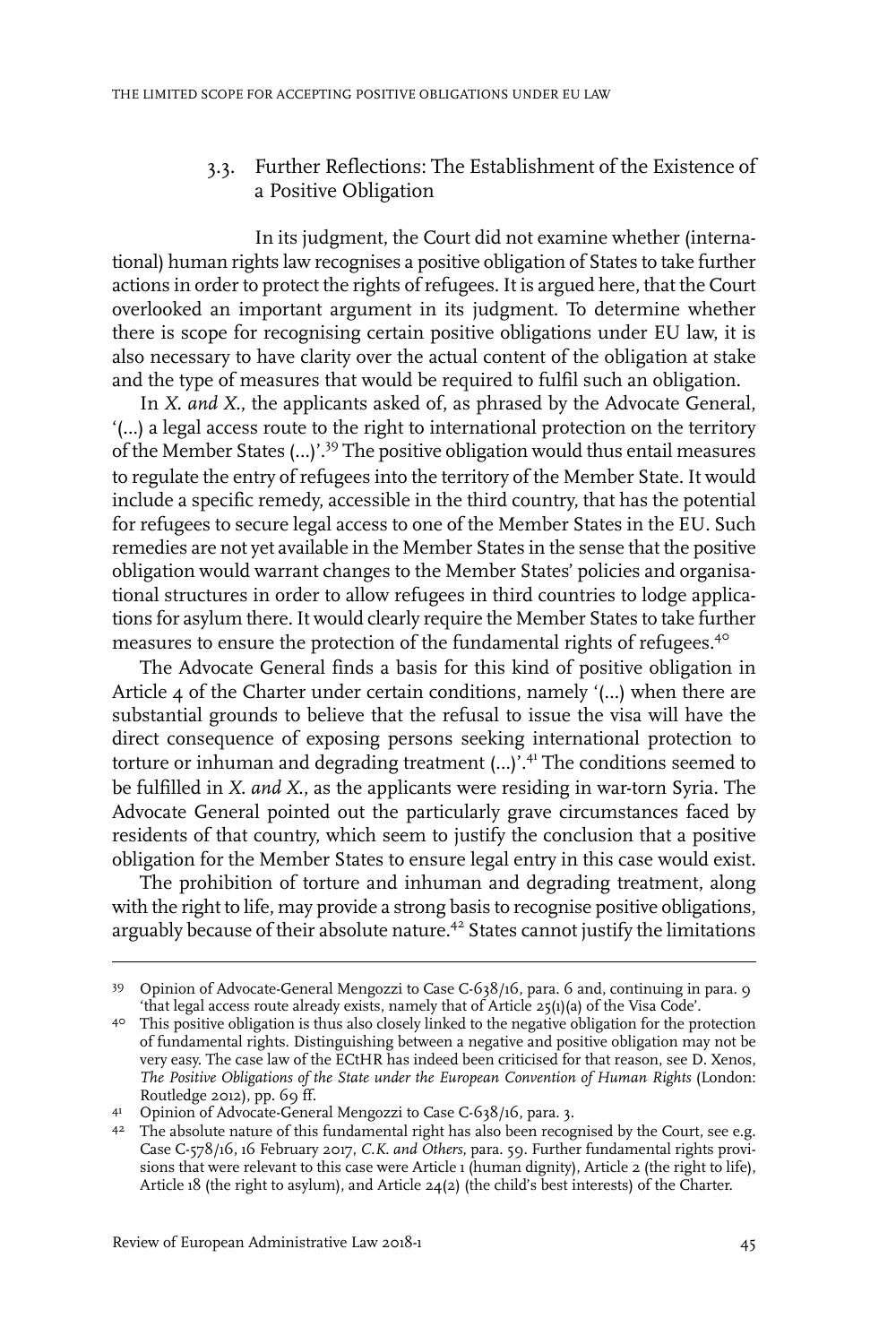of such absolute rights. The ECtHR has also developed quite detailed types of positive obligations on the basis of the corresponding rights laid down in the ECHR.<sup>43</sup> So far, however, the specific positive obligation that was claimed in *X. and X.* has not been recognised by other international courts on the basis of fundamental rights law. This may be due to the issuing of a humanitarian visa being considered as only one of the options that States may choose to effectively protect the fundamental rights of refugees. Other options, which are currently often put forward, include providing for protection close to the region of the country of origin of refugees. Positive obligations have a so-called alternative structure, which means that they can always be fulfilled by different means, even if related to the protection of absolute fundamental rights.<sup>44</sup> According to the Advocate General, there were no real alternatives for the applicants other than seeking refuge in one of the EU Member States.<sup>45</sup> According to some human rights observers, the situation in the countries neighbouring Syria had become untenable and did not provide for any real alternative for the applicants to be settled. Whether there are indeed alternatives for such refugees, other than to apply for asylum in one of the Member States, is an important question which is often not specifically addressed by the political institutions of the Member States. Answering this question requires very careful consideration of the alternatives available. It may be debatable whether the Court would have had sufficient information to be able to provide the answer. In the case law of the ECtHR, it has further been recognised that the development of positive obligations is especially limited in cases involving social and economic obligations which could impose a disproportionate and impossible burden on States.<sup>46</sup> Considering the possible implications of the recognition of the suggested positive obligation, it would be quite a bold step for the Court to accept that there is a positive obligation for States to issue a humanitarian visa to refugees to ensure respect for their fundamental rights.<sup>47</sup>

On the basis of the foregoing, it is argued that the prohibition of torture or inhuman and degrading treatment did not provide a sufficient basis as yet for the establishment of the specific positive obligation of which the applicants in *X. and X.* claimed. This might have indeed informed the Court when reaching

See e.g. ECtHR 28 October 1998, *Osman v. the United Kingdom*, no. 23452/94, paras 115-116. <sup>43</sup>

<sup>44</sup> See Klatt, pp. 695-696. Positive obligations can be fulfilled by several means. The ECtHR has also held that positive obligations are not the same as negative obligations, which are of results to be achieved, see ECtHR 21 June 1988, *Plattform 'Ärtze für das leben' v. Austria*, no. 10126/82, para. 34.In relation to absolute fundamental rights, see ECtHR 30 November 2004, *Öneryildiz v. Turkey*, no. 48939/99, para. 96.

Opinion of Advocate General Mengozzi to Case C-638/16, para. 157. 45

See e.g. ECtHR 28 October 1998, *Osman v. the United Kingdom*, no. 23452/94, para. 116; and 46 ECtHR 18 January 2001, *Chapman v. the United Kingdom*, no. 27238/95, para. 92.

For a more detailed analysis on the establishment of positive obligations under the ECHR, see 47 Beijer 2017 (note 3), pp. 52-54 and 63-69.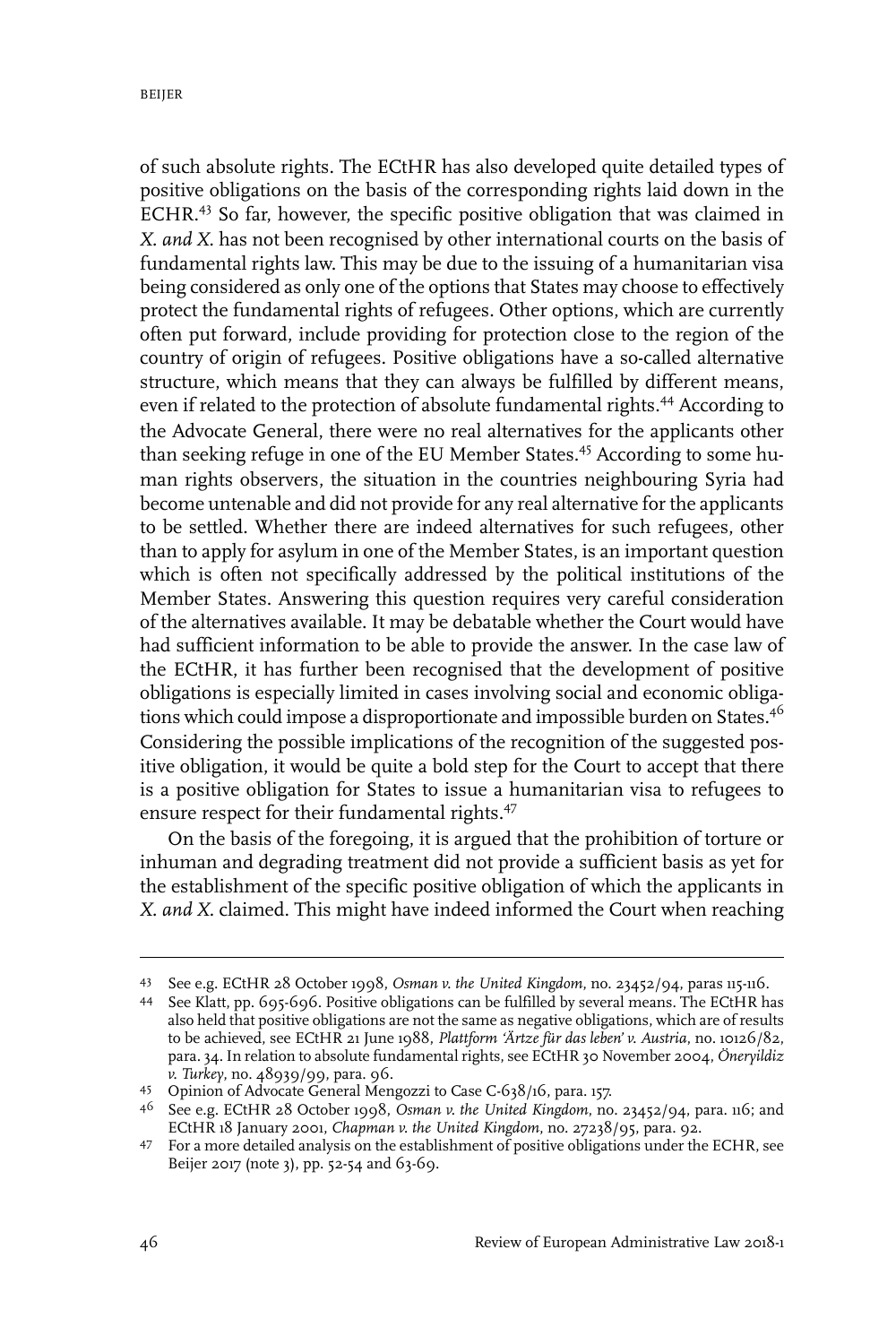its judgment. After all, fundamental rights arguments were put forward in the opinion of the Advocate General in this case. If the Court would have included its own fundamental rights arguments in its judgment, it could have provided a more realistic picture of the arguments made by the applicant in this case, and it could have still emphasised the broad discretion that Member States enjoy to ensure protection of the said fundamental rights in terms of the actions they may take (see also section 3.1). The Court would then have at least paid some attention to the dire situation of the applicants, while showing that there are still limited grounds for imposing such a clear positive obligation on the Member States under international fundamental rights law. It is unfortunate for that reason that the Court decided not to develop this discussion on the scope for the protection of fundamental rights in this case. Instead, the Court used quite formal arguments in its judgment for which it has been heavily criticised.<sup>48</sup> By doing so, the Court has not provided sufficiently convincing answers to the important questions that were at issue in the case of *X. and X.*

### **4. Conclusions**

The scope for developing positive obligations under EU law has often been regarded as very limited. The Court's judgment in *X. and X.* confirmed it. When recognising positive obligations within the scope of EU law, the specific characteristics of EU law need to be taken into account, including the limited scope of application of fundamental rights, the limited competences of the EU and the division of power between the Court and the political institutions of the EU. This article has argued that the Court's reasoning for rejecting the positive obligation at issue in this case is not fully convincing. The Court's decision to exclude the situation from the scope of application of the Charter's rights is somewhat hard to reconcile with its case law on the broad scope of application of the Charter. Moreover, while this article concurs with the outcome reached by the Court, that is, the refusal to recognise the positive obligation in the case discussed, it criticises the Court for using only very formal arguments for this decision. The Court hardly paid attention to fundamental rights arguments and the dire situation of the applicants. Taking into account the general principles which have been developed in the case law of the ECtHR, it would be difficult to accept the specific positive obligation that was claimed in *X. and X*. By engaging in this human rights debate, the Court could have made its

 $^{48}$  See G. de Búrca, 'After the EU Charter of Fundamental Rights: The Court of Justice as a Human Rights Adjudicator?', 20 *Maastricht Journal of European and Comparative Law* (2013), pp. 168- 184.